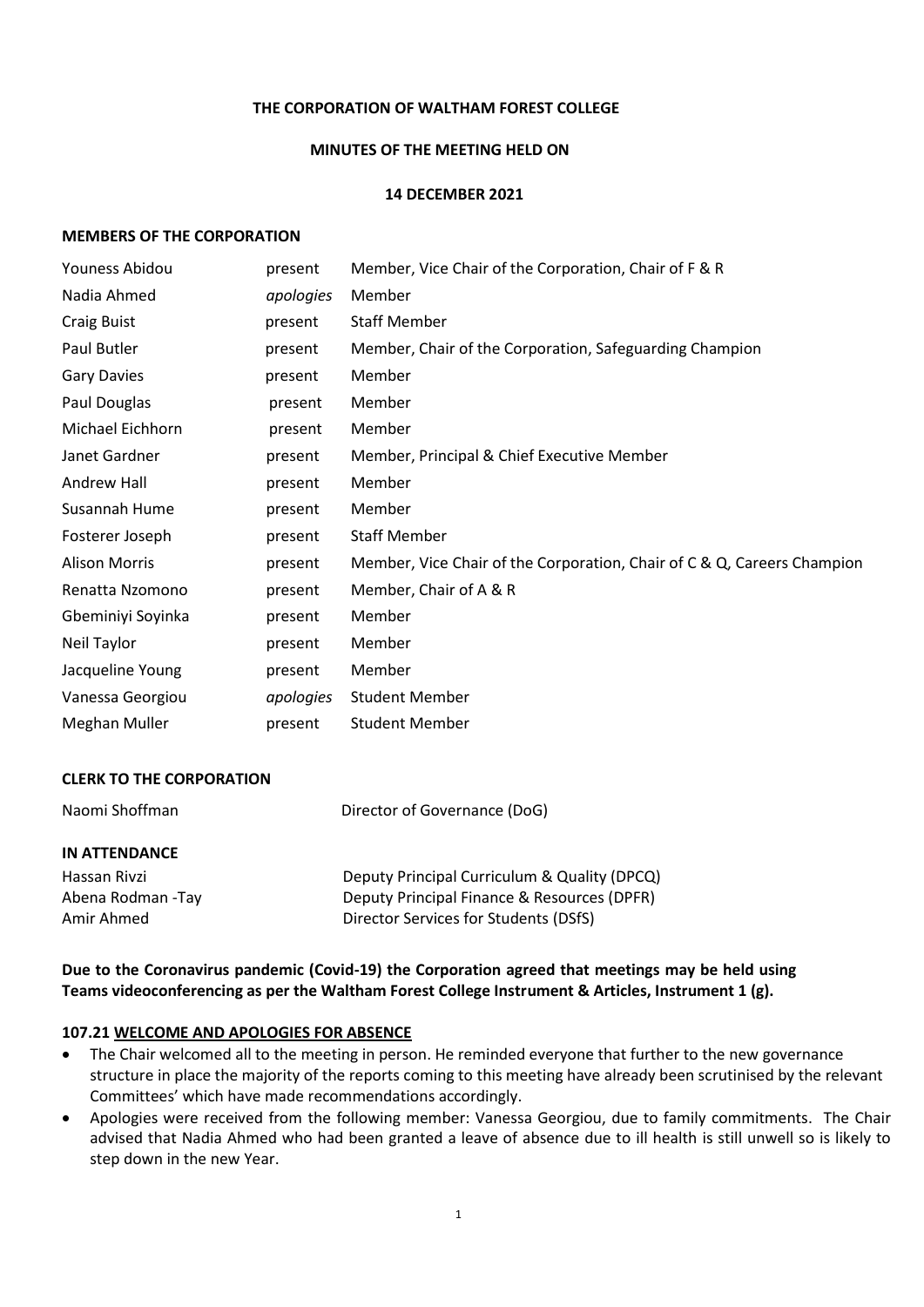### **108.21 DECLARATION OF INTERESTS**

Neil Taylor reminded the Corporation of his employment with Leyton Orient Trust; a sub-contractor of the College. Paul Douglas reminded the Corporation that he is a Waltham Forest Councillor.

### **109.21 MINUTES OF THE MEETINGS OF THE CORPORATION HELD ON 28 SEPTEMBER 2021**

The Minutes of the Corporation meeting held on 28 September 2021, were agreed by the Corporation to be signed by the Chair as a true record, subject to the correction of formatting of the attendance list.

## **110.21 MATTERS ARISING**

The DoG went through the action list and confirmed that all had been completed in line with the agreed target date, a couple of the actions have not yet reached the target date. There were no outstanding matters arising which were not already on the agenda.

## **111.21 PRINCIPAL'S COLLEGE REPORT**

The Principal said that in the interest of time she would take the report as read and then highlighted the following key points:

- The College is continuing to make some really good progress
- The first term has started very positively with a continued trend of growth for recruitment. In particular recruitment for 16-19-year-old learners has exceeded allocation and is 70 above the same point in 2020/21 This is important because of lagged funding so will result in an increase in allocation next year of circa £220k
- Adult learners' recruitment looks strong.
- Covid measures continue to be put in place in line with government guidance; accordingly, SLT decided to cancel the Christmas staff party and provide team lunches as an alternative
- The DfE immersion visit was very successful
- The College held its first Sustainability Conference for student representatives from across the College. Which resulted in the students drawing up and presenting an action plan to SLT
- Progress on the Education Professional Development Grant work is going well. -The staff Governor reported that he has been out that day on one of the placements and saw some very interesting work going on and opportunities to do things that staff and students would not usually come across in the learning place.
- Progress on development of HE with London Metropolitan University is going well. L3 recruitment has increased by 10% and these opportunities not only provides new pathways but also another progression route for current students.
- The Principal has been asked to sit on the Hiring and Skills Working Group which reports to the Mayor of London's Recovery Board in the capacity as an anchor employer.
- As part of the ongoing strategy to introduce more recognition and reward incentives to continue to improve the working conditions of all staff and raise morale, several measures have been taken already this academic year such as offering free flu vaccinations, free breakfasts, staff awards and an additional day's annual leave at Christmas.
- The senior team are constantly looking at ways of improving conditions for staff. We need to look at how we can give more pay to address Recruitment & Retention of the workforce, so if we can afford to, we would want to give a more substantial rise for next year to take into account inflation The College has worked hard to increase the funding available per learner, to maximise overall funding. This has resulted in an increase in students studying in the higher bands of study programmes, and therefore positively impacts the funding allocation in future years.
- Cash days are at 192 (excluding Erasmus funding) compared to 118 in the financial plan. Current forecast for end of year surplus is £533k compared to £346k in the financial plan. This is very positive although its early in the year.
- Following the success of the first stage, the College submitted the second stage submission in October for both bids which required development to RIBA stage 2. The DfE were due to announce successful bids in December, but this is likely to be delayed now until early Spring.
- Planning update some further meetings with Countryside have taken place since the report was submitted. Countryside have not yet completed any of the commitments agreed in the letter and there have been some queries on what was agreed for example the use of the college rear car park. The Principal is taking advice on formalising the agreement to further protect the college. She the EPPWG asked whether there is anything else Governors can do to help. The Principal said that it would be helpful if one or two Governors could attend the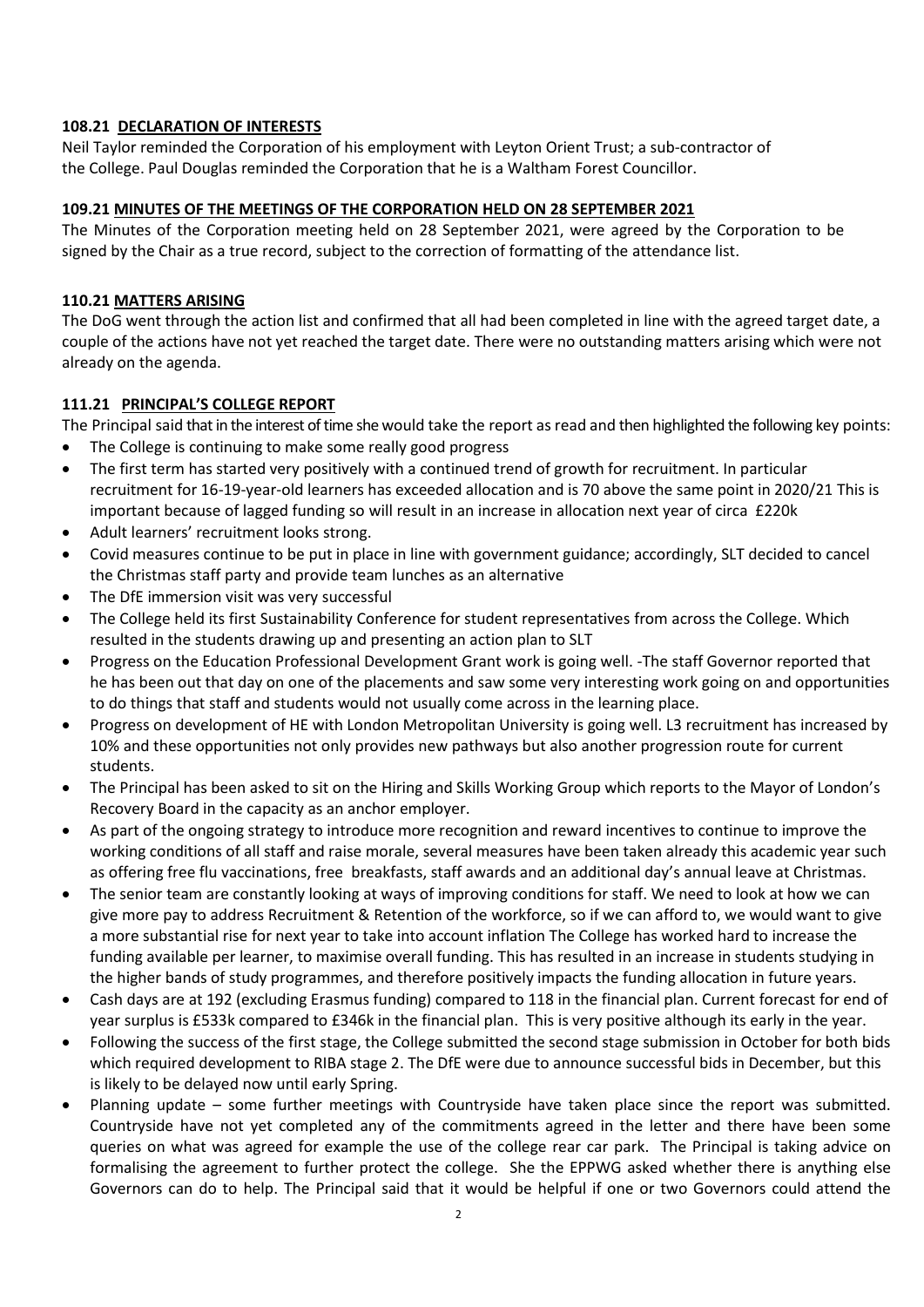meetings with Countryside and she will discuss this outside the meeting.

- The Principal continues to meet with external stakeholders and represent the College on several strategic boards. In terms of impact a lot of the stakeholder engagement leads to collaborative bids,
- A comprehensive set of key performance indicators (KPIs) has been developed for 2021/22 in line with the recommendations from the Board Review. These KPIs have been developed to further support the monitoring of progress against the College's strategic objectives.

# Questions/comments were invited

A Governor commended on the highly impactful nature of the stakeholder engagement, congratulated the college on the recruitment figures and on the HE development with LMU.

# **THE CORPORATION AGREED TO:**

- **APPROVE THE NEW STRATEGIC KPIS FOR 2021/22**
- **NOTE THE GOOD PROGRESS AGAINST FINANCIAL KPIS FOR 2021/22**
- **NOTE THE GOOD PROGRESS AGAINST QUALITY KPIS FOR 2021/22**

# **112.21. FINANCIAL STATEMENTS 2020-21**

The DPFR presented the following reports and documents which had been previously presented to the Board members at the Audit and Risk Committee meeting held on 2<sup>nd</sup> December 2021.

- The Financial Statements for 2020-21 and the Audit Findings Report
- The Regularity Audit Report
- The Letter of Representation

The final draft presented here incorporate the changes, and amendments agreed with the Financial Statements Auditors at that meeting. The annual accounts key highlights are:

- Improved surplus after adjustments of £2,101k
- Balance sheet liabilities of £8,869k
- Pension liability reduced to £25,916k
- Cash position improved to £7,042k

# **THE CORPORATION AGREED TO APPROVE:**

- **THE FINANCIAL STATEMENTS FOR 2020-21 AND THE AUDIT FINDINGS REPORT**
- **THE REGULARITY AUDIT REPORT**
- **THE LETTER OF REPRESENTATION**

# **113.21 FINANCE AND RESOURCES COMMITTEE MEETING ON 11 NOVEMBER 2021**

# **THE CORPORATION RECEIVED THE DRAFT MINUTES OF THE FINANCE AND RESOURCES COMMITTEE MEETING**

# **114.21 INCOME AND EXPENDITURE 2020-21 – MONTHLY MANAGEMENT ACCOUNTS FOR 31 OCTOBER 2021**

The DPFR spoke to the Management Accounts to 31 October 2021 Highlighting the key points:

- The year to date financial results for the three months ending 31st October 2021 show a surplus of £344k compared to year to date budget of £87k resulting in a favourable variance of £257k
- The result shows a year end forecast surplus of £533k
- The Financial Health Score is 'Outstanding'.
- The Cash balance at 31st October was £9,744k and 206 cash days, against the FEC target of >25 cash days. This includes £643k advanced payment from the Erasmus project due to start in 2022/23. Excluding this receipt from Erasmus, the cash days is 192.

The DPFR then highlighted the following issues that could impact on the college accounts: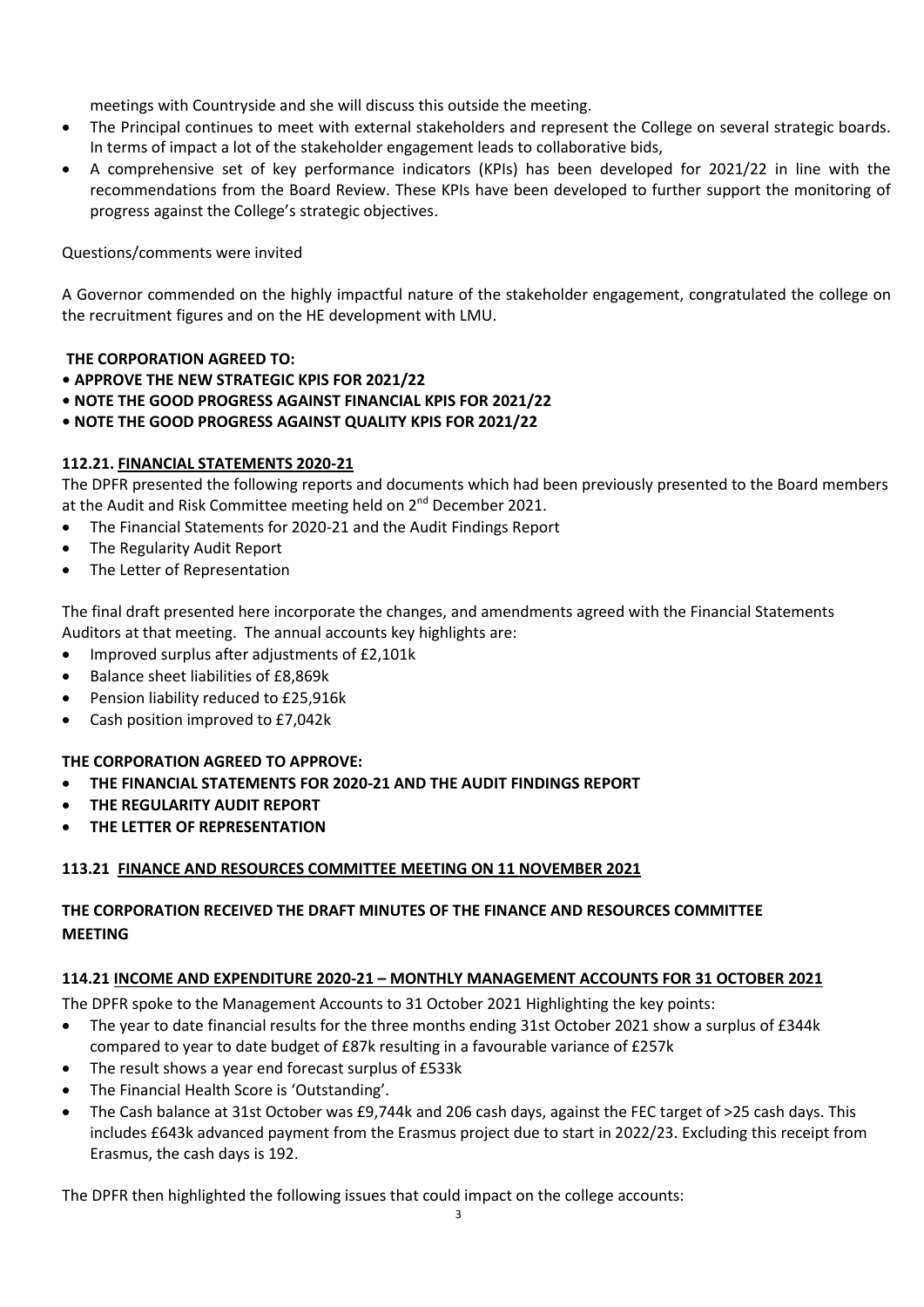- Recruitment of staff as the Collge is having to pay more than for current incumbents of roles at same level.
- Another lockdown will may have an impact on college accounts
- AEB funding is a risk as the threshold for clawback is back to 97%
- Inflation at the moment is at 3-4%
- Prices of consumables have doubled

The Principal advised that the Finance & Resources Committee had discussed the risk of trying to maintain financial health of outstanding at the expense of being able to recruit staff or provide a pay award, and it was agreed that staff pay should take priority over an outstanding grade. The college should at least retain a rating of good but needs to invest in staff going forward. . The Principal added that they are also issues around minimum living wage and the forthcoming NI increase so we need to look in a very different way how to pay staff in the future to continue to improve and remain competitive. At the request of the Chair of the Finance and Resources Committee a discussion ensued around pay and the difficulty in recruiting. After some discussion it was agreed in principal that members support paying people at the right level to get the right people but need to be mindful about where that puts us given that some public sector organisations have not had a pay rise. It was noted that there is a lot of provision closing where staff have not been invested in, so if we are doing the right thing which can be evidenced and justified then we should do that.

The Principal was asked to bring a paper on this to Board's meeting in March. A Governor suggested that in terms of the financial health grading going from outstanding to good the Board could as part of the strategy day go through where we want to be in each area and have a strategy and know where we want to go.

A Governor asked if there was anything that can be done to reduce reliance on consumables, to save money and help the environment and the DPFR said that where possible printing is being limited and that the sustainability strategy is working through actions that will also help with efficiencies.

## **THE CORPORATION:**

- **RECEIVED AND NOTED THE MANAGEMENT ACCOUNTS TO 31 OCTOBER 2021 RELATING TO THE FINANCIAL POSITION OF WALTHAM FOREST COLLEGE.**
- **NOTED THE KEY FINANCIAL RISKS BEING MANAGED AND THE MITIGATING ACTIONS BEING TAKEN BY THE COLLEGE.**

# **115.21 COLLEGE SELF-ASSESSMENT REPORT 2020/21 AND QUALITY IMPROVEMENT PLAN 2021/22**

The DPCQ provided a brief summary of the College Self- Assessment Report 2020/21(SAR) and Quality Improvement plan 21/22 (QIP) and highlighted the following:

- Overall effectiveness judgement remains "Good".
- All aspects are Graded Good.
- The improvement all the progression and destination outcomes are particularly important.
- How the SAR validation process was managed
- The changes that were suggested by the C&Q committee
- The format has been adapted to the new Ofsted education inspection framework
- The College has been successful in achieving these outcomes despite the challenges of Covid

The DPCQ continued that with regard to the QIP we recognise certain actions need to be taken for instance with attendance there is still work required and there are pockets of areas where we need to improve and there are actions in the QIP to address those. The DPCQ concluded his presentation saying that achieving all these outcomes really proves the College has come a long way.

Questions/comments were invited

Governors said this was a fantastic achievement and commended the College's response to Covid and level of support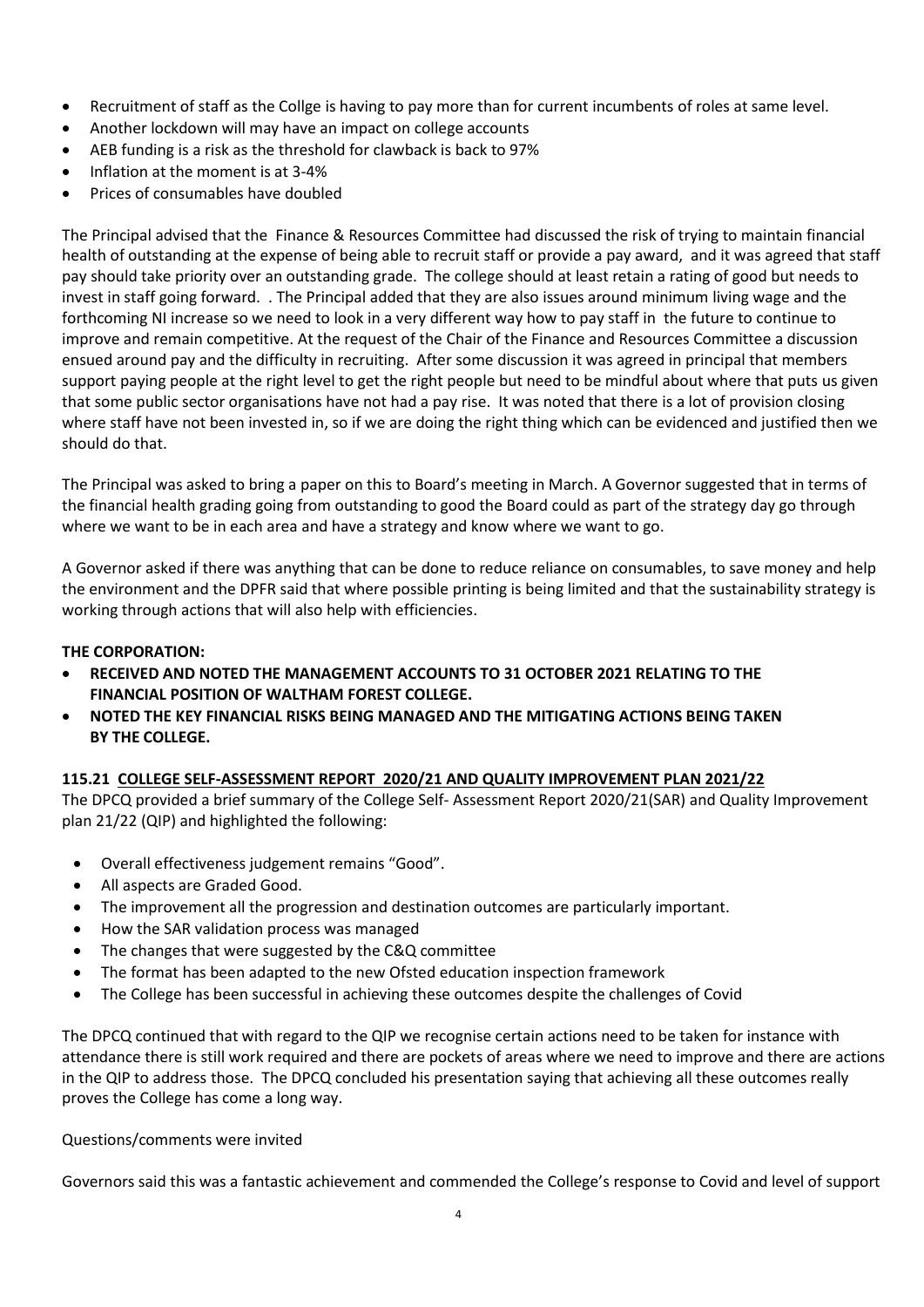provided to staff and students.

The Chair commented that the results of the staff satisfaction survey, which demonstrates the progress that has been made since the last survey in 2019, speaks for itself.

A Governor asked how do we continue on this trajectory and what is it that is missing. The DPCQ responded that continuous consistency is a big challenge to address but it is positive to recognise it. He then went through and gave examples of the actions being put in place to address the various challenges, including closer scrutiny, extra support for individual students, giving Math and English students the opportunity of early resit exams to give them practice and constant monitoring.

## **THE CORPORATION AGREED TO:**

- **VALIDATE THE KEY JUDGEMENTS AND APPROVE THE COLLEGE SAR 2020/21**
- **NOTE THE QUALITY IMPROVEMENT PLAN FOR 2021/22.**

## **116.21 CURRICULUM AND QUALITY COMMITTEE MEETING ON 25 NOVEMBER 2021**

# **THE CORPORATION RECEIVED THE DRAFT MINUTES OF THE CURRICULUM AND QUALITY COMMITTEE MEETING**

## **117.21 CURRICULUM AND QUALITY REPORT**

The DPCQ spoke to the Curriculum and Quality Report providing an update on college performance for Term 1 of 2021/22 and ongoing actions and highlighted the following:

- Recruitment and retention for 16-19 and adults is good.
- Staff development is ongoing to update their professional vocation and industrial skills.
- Other CPD has been delivered to support staff with Ofsted preparation in line with the new framework
- Overall attendance requires improvement as an example post covid adult attendance gone down. The Principal advised that many learners seem to miss college due to being offered extra work so we need to be agile in how to support these learners
- The other areas for improvement and actions taken to address them

#### Questions/comments were invited

A Governor asked whether we have talked to other colleges who have been inspected under the new framework? The DPCQ confirmed we have and that he a member of the AoC's C&Q group, where members have provided inspection feedback and appear to have shared similar experiences. The DPCQ said he is also attending the updates and going through inspection reports as they come out.

The Principal advised that the SGR Committee had agreed that in preparation for Ofsted, SLT will provided an update on finance and curriculum ahead of the next corporation meeting.

#### **THE CORPORATION NOTED THE PROGRESS ON KEY ASPECTS OF CURRICULUM AND QUALITY**

#### **118.21. REVIEW OF SAFEGUARDING/PREVENT POLICY**

The DSfS presented the updated SAFEGUARDING/PREVENT Policy and Procedures which has been completely revised to comply in line with KCSIE 2021 and Ofsted. New information and guidance have been added which will help staff understand if safeguarding need

A Governor queried the references to schools in the document. The DSfS advised that much of the legal guidance specifies schools which includes colleges and said that this will be further amended within the policy

#### **THE CORPORATION AGREED TO APPROVE THE SAFEGUARDING POLICY AND PROCEDURES**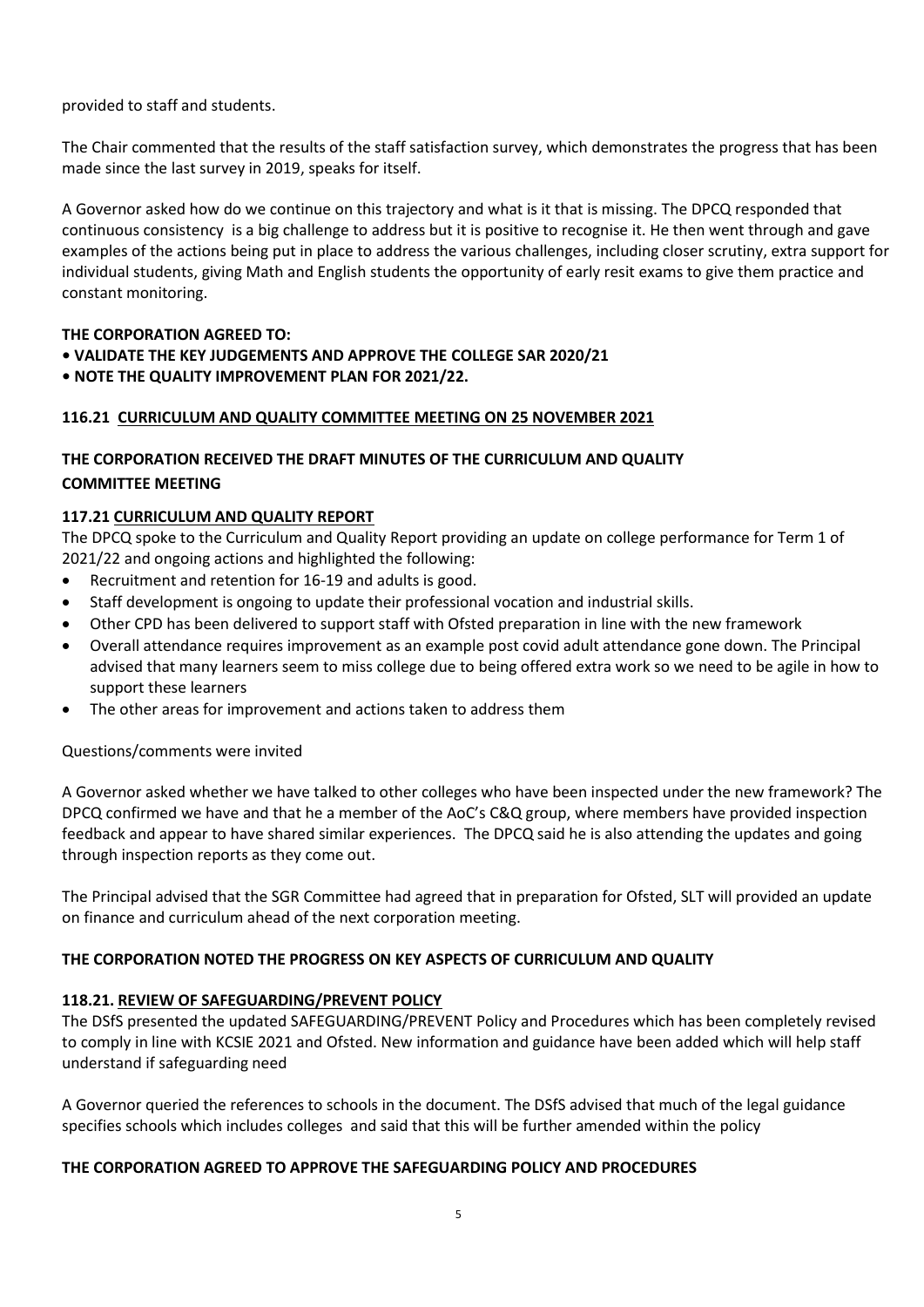## **119.21. AUDIT AND RISK COMMITTEE MEETING ON 2 DECEMBER 2021**

## **THE CORPORATION RECEIVED THE DRAFT MINUTES OF THE AUDIT AND RISK COMMITTEE MEETING**

### **120.21 INTERNAL AUDIT SERVICE ANNUAL REPORT 2020-21**

The DPFR presented the Internal Audit Service Annual Report for 2020-21. The report was considered by the Audit and Risk Committee at its recent meeting where there was a discussion around the high probability of a cyber-attack and how the College would manage and recover from that.

## **THE CORPORATION RECEIVED THE INTERNAL AUDIT SERVICE ANNUAL REPORT 2020-21**

## **121.21 ANNUAL REPORT OF THE AUDIT AND RISK COMMITTEE 2020-21**

The DoG presented the Annual Report of the Audit and Risk Committee 2020-21 which provides a summary of the Committee's activities, the College's Audit arrangement and assurance framework, Internal audit findings 2020/21 And the Financial Statements and Regularity audit findings 2020/21

The DoG advised that this report has been considered by the Audit and Risk Committee and recommended to the Corporation for approval.

## **THE CORPORATION APPROVED THE AUDIT AND RISK COMMITTEE'S ANNUAL REPORT FOR 2020-21**

## **122.21 RISK MANAGEMENT ANNUAL REPORT**

The DPFR presented the Annual Report on Risk Management for 2020-21 and which provides a summary of the College's risk and control systems, details of the risk register information and an analysis of risk scoring – current, July 2020 and 2021.

The DPFR highlighted the comparison of risks between July 2020 and July 2021 which indicates an increase in the risk profile of the College between July 2020 and July 2021 with an increase in the number of risks and in high category risks pre-mitigation. The increase in the risk profile reflects the risks identified by the College as a result of the pandemic and the heightened awareness of risk management being embedded within the college management team.

The DPFR advised that this report has been considered by the Audi and Risk Committee and recommended to the Corporation for approval.

# **THE CORPORATION APPROVED THE RISK MANAGEMENT ANNUAL REPORT FOR 2020-21**

#### **123.21 DRAFT RISK STRATEGY**

The DPFR presented the Draft Risk Strategy. Extensive work has been done around this which started in the summer with some workshops with both senior staff and the Chair and a member (Dr Eichhorn) of the Audit and Risk Committee. Following on from that Dr Eichhorn had facilitated a session on risk management to senior managers the day before.

Dr Eichhorn then summarised the activities covered in the workshop where senior management in groups looked at risks and opportunities in 2025 and 2030 via scenario planning and other tools with a brief to come back in mid-February with ideas how to become more nimble and agile and add flexibilities to our strategies. Each group will work separately so they come up with different ideas. Following on from the workshop at the end of February it is planned to bring the outcomes to the Board strategy day in March for the Board to agree a strategy.

The Chair of the Audit and Risk Committee advised that as part of this the Board will need to set its risk appetite. She commended the draft documents and thanked the Principal and DPFR for the amazing work they have done on this. In turn the Principal thanked the Chair and Dr Eichhorn for all the work they have done to support with this.

Governors observed that the draft document is really well put together and the Board agreed this is not something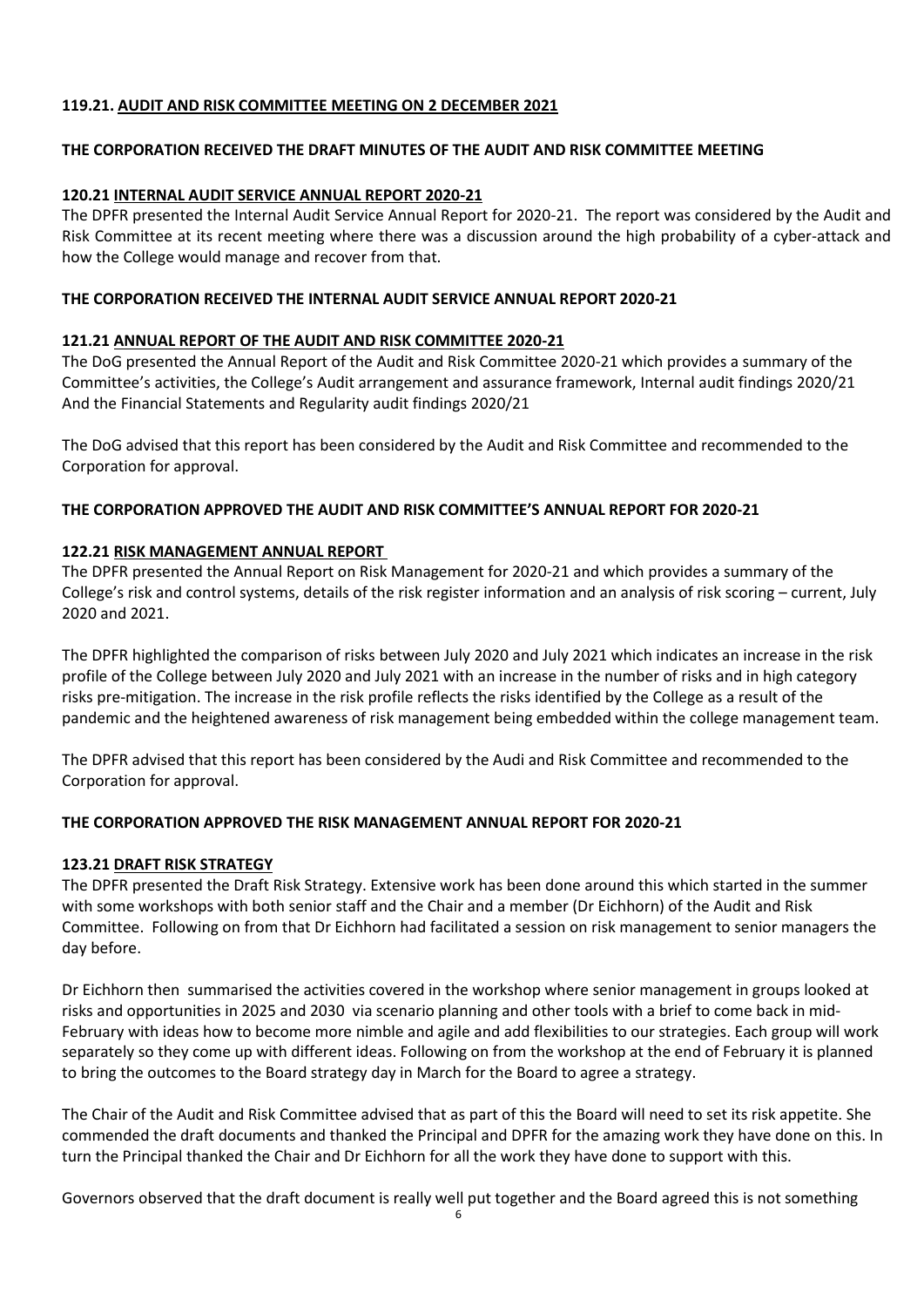colleges have done before and it shows how far we have come as a college and a Board that is thinking in a very different way.

# **THE CORPORATION NOTED THE PROGRESS MADE WITH THE DRAFT RISK MANAGEMENT STRATEGY**

# **124.21 COLLEGE RISK REGISTER.**

The DPFR presented the risk register which shows pre and post mitigation scorings, and the controls in place to mitigate risks using the New Template and dashboard. The DPFR then gave some examples in the register to show how risks are all embedded operationally and strategically

A Governor commended the new template, which is easy to follow, but asked that more clarity is provided around management controls.

A Governor asked whether WFC is an exception re the risk to funding. The Principal advised this was common to all Colleges as there is always uncertainty of and changes to funding. Ideally colleges would like a three-year funding agreement for more effective planning so any lobbying support Governors can provide will be helpful. Another option to addressing this risk is to look at diversifying income which Covid gave us an opportunity to do with the delivery of bespoke short courses.

## **THE CORPORATION NOTED PROGRESS MADE IN ALL RISK AREAS.**

# **125.21 SEARCH, GOVERNANCE AND REMUNERATION COMMITTEE** MEETING ON 30 NOVEMBER 2021 **THE CORPORATION RECEIVED THE DRAFT MINUTES OF THE SEARCH, GOVERNANCE AND REMUNERATION COMMITTEE MEETING**

#### **126.21 SEARCH AND GOVERNANCE REPORT:**

The DoG spoke to the report which covered the:

- Re-appointment of Governor as recommended by the search, governance and remuneration committee
- Call for expression of interest to fill the Health & Safety Champion vacancy
- Adoption of the revised Code of Good Governance as recommended by the search, governance and remuneration committee
- Progress Against the Board Review Action Plan
- List of Governor Training and Attendance at events this term

Governors considered and discussed the various recommendations within the reports

#### **THE CORPORATION AGREED TO**

**APPROVE:**

- **THE RE-APPOINTMENT OF MR ABIDOU FOR A SECOND TERM OF OFFICE OF 4 YEARS WITH EFFECT FROM 16 JANUARY 2022 AS RECOMMENDED BY THE SEARCH, GOVERNANCE AND REMUNERATION COMMITTEE.**
- **THE ADOPTION OF THE REVISED AOC CODE OF GOOD GOVERNANCE**

#### **NOTE:**

- **THE PROGRESS MADE AGAINST THE GOVERNANCE ACTION PLAN**
- **GOVERNOR TRAINING AND ATTENDANCE AT EVENTS**

#### **127.21 ANY OTHER ITEMS OF URGENT BUSINESS**

None

# **Members of Staff left the meeting**

# **128.21 CORPORATION MEMBERS REFLECTIONS ON MEETING**